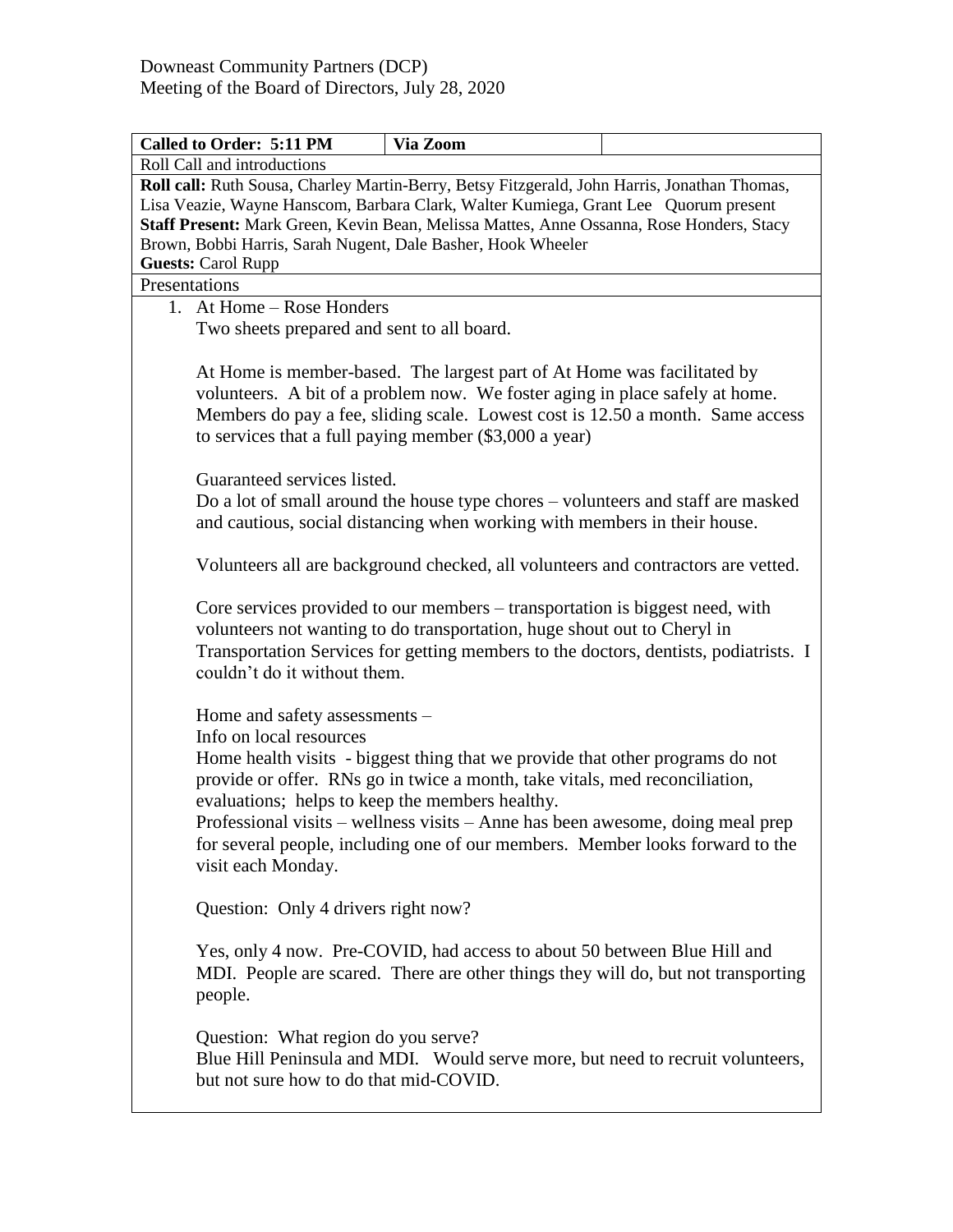Question: What is the makeup of the members, financially?

Roughly 50% above poverty rate, and 50% below poverty rate. Most costly part of At Home is the nurses, but they are invaluable. Majority of members are between 80-90 years old. 13 members on MDI, rest in Blue Hill. Females outnumber males, 36-12. Medical and grocery are neck in neck as most visits.

2. CSBG – Stacy Brown

Community Services Block Grant, makes us a CAP. In 2015, they came out with new standards, DHHS. Required each year to do a self-assessment on these standards, then state comes in every three years to monitor us. They were here last August. Just got report back. 69 pages of standards and notes! Statewide goal was to have CAPs meet 85% of standards. DCP got 97%, our highest score ever. Improvement plan attached to meet the two standards we missed on. They have given us a year to correct, which isn't a problem.

We received fewer comments than ever before, we should be able to meet  $100\%$ of standards by next monitoring visit.

Comment: Well done!

Question: We don't have to do anything for another year?

We have to do the annual self-assessment and submit documentation.

Comment: Put it in the win column. This is huge.

3. Needs Assessment – Bobbi Harris

When COVID crisis happened, we got additional funding from CSBG, which came with a lot of reporting. DCP formed a COVID task force, members came from each division. Congratulations to all of them, they did a bang up job!

Assisted 535 families, total 1375 individuals, age range is 0 to over 70. 33 veterans were assisted, and 221 disabled people were assisted.

We distributed \$67,000 in food cards (restricted grocery cards) and 800 meals at a value of \$5,300. We also delivered 1200 personal hygiene items, with a value over \$12,000. This is mostly baby and adult diapers

Through all of this, we have had to give Stacy demographics, so we began calling people and surveying them on their needs and how we can help. These phone calls became quite in depth, and are really wellness checks, which Stacy can count in CSBG.

So far we have made about 600 calls. A lot of them, we are on the phone for half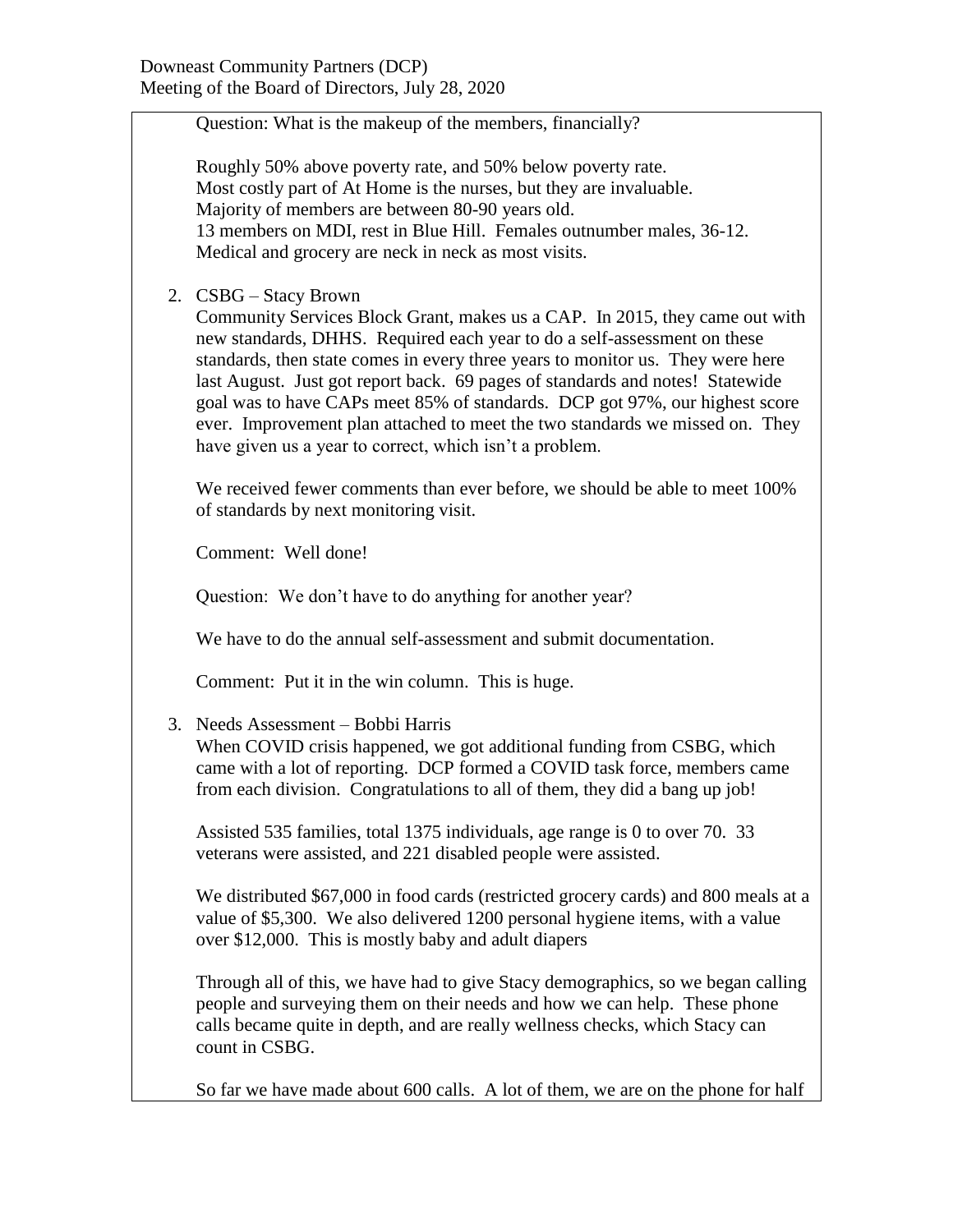an hour or so. People are so grateful that we have called.

The messages we are hearing are powerful, especially when gathered together into one document. This is some of what we have heard:

#### **HOW HAVE YOU BEEN AFFECTED BY COVID 19?**

"Isolation scared to go out in public."

"I stay inside and have COPD. I don't go anywhere."

"Sick of wearing damn masks."

"Lots! Isolated! Job laid off"

"I only go once a month to grocery. I can't see my grand-kids."

"Bored stiff! Only go to grocery store or doctor."

"Afraid to catch it (virus). Worried about contact with other people."

"Depressing at times, families can't get together."

"Lost job, hotel decided not to reopen. Husband has COPD."

"At first I was annoyed like everybody else. I don't complain, it wouldn't do any good. I keep knitting for family and great- grandchild."

"Confused……too much news…..worry about what is going to happen."

"I suffer from PTSD and depression. Worried about my home, the country, and such divided politics."

"A nuisance, can't go out to have her cup of coffee in the restaurant, even if she goes out only once."

## **WHAT IS YOUR PRIMARY CONCERN FOR YOUR FAMILY"**

**"**Hopes country doesn't have a recession, want free internet that works good. Would like to look around on the web."

"The way the country is going, finances, but I try not to think about it."

"To find a vaccine that so that the virus doesn't return."

"We aren't going to see the end of this for a while. If we get it we get it. It is hard on the kids."

"Family is so far away. Will it ever end, rethink how my days go, will anything ever be the same?"

"Afraid it won't be completely over. People hoarding things."

"Is this ever going to end? Shake-up in the economy? Is there going to be a place for everyone?"

"That we can go out and go to dinner, spend time with family, and do what we want to." "What does it mean for the future will prices go up and out of sight? Worried about late payments….will companies insist on their money right now?"

"I don't think it is ever going to be over. People won't be as friendly and outgoing as before."

"When will it be over and get back to normal? Will things be normal again? Not being able to touch people because of social distancing."

"I don't see it ending at all. People aren't taking precautions…….opening up too soon." "Mental health-School needs of four kids is overwhelming"

"What if vaccine doesn't really work? What are the percentages of small business that won't make it? Walmart and Amazon have taken over. How are small businesses going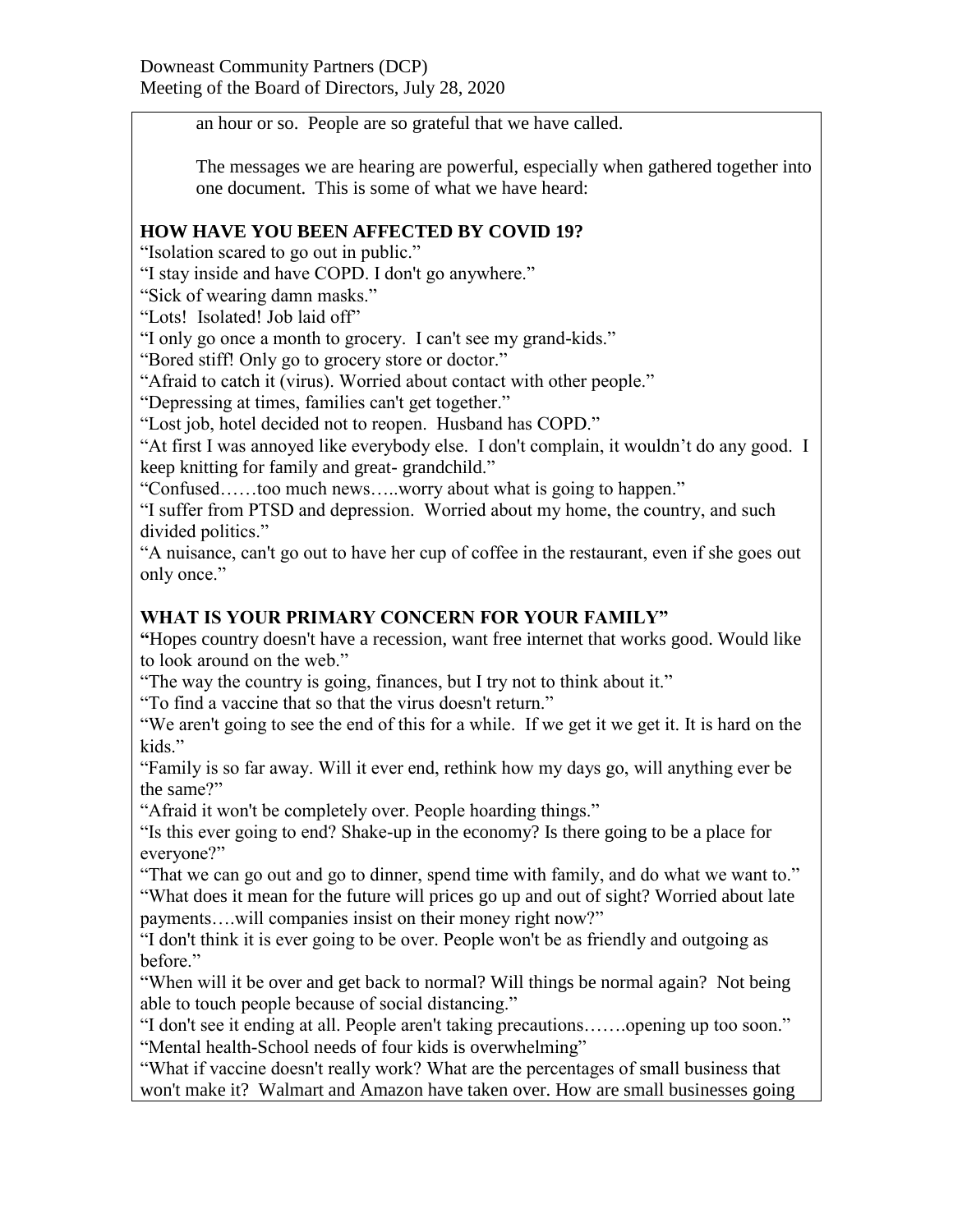## to survive?"

"Will the people on unemployment be able to survive without the extra \$600 per week?" "Will the country be able to build back up?"

### **WHAT IS YOUR PRIMARY CONCERN FOR YOUR COMMUNITY?**

"Financial – with the loss of tourists."

- "I'm afraid they are going to destroy the police. People with anxiety are scary."
- "I just want everyone to function as law abiding and respectful people."
- "People will continue to check on each other and be caring."
- "Appreciate what you have….I want people to be peace, love, and together."

## **HOW WOULD YOU LIKE TO SEE COVID STIMULUS FUNDS SPENT?**

- **"**Oil barrel filled before winter."
- "Pay bills, put food on the table."
- "Using little at a time to meet needs."
- "Go to individuals and not big corporations."
- "Helped put oil for heat, would like to get another one."
- "Help people get back to work help with bills and taxes."
- "Paid property taxes, light bill, that was a good thing."
- "I haven't gotten it yet. I will buy food and fix my car."
- "For the hungry, schools and those with small children."
- "To strengthen the economy for people that need masks etc. small businesses."

Task force meets again this week, to discuss what the future will hold, will things happen all over again? We want to get prepared this time, not be so reactionary.

Mark: These calls were made by existing employees, good foundation for needs assessment, and to help us figuring out how to help through the rest of the pandemic.

4. Introduce guests

Carol Rupp: Jonathan Thomas is my step dad. I am a technical writer, recently relocated after years on the west coast. Expected to be able to line up writing jobs, but the pandemic has changed things. I find time hangs on my hands, so wondering if I can use my skills as a volunteer, thought I would come here and learn more what it is all about.

Wayne Hanscom: Blueberry grower in Roque Bluffs. Fire chief, assistant fire chief, firefighter in Machiasport. Brought here by Betsy.

| Ш | Items for Board Action                                         |  |
|---|----------------------------------------------------------------|--|
|   | 1. Resolved to approve the Board Meeting Minutes from 6/30/20  |  |
|   | <b>Discussion:</b> None                                        |  |
|   | Action: Barbara made the motion to approve the minutes, Walter |  |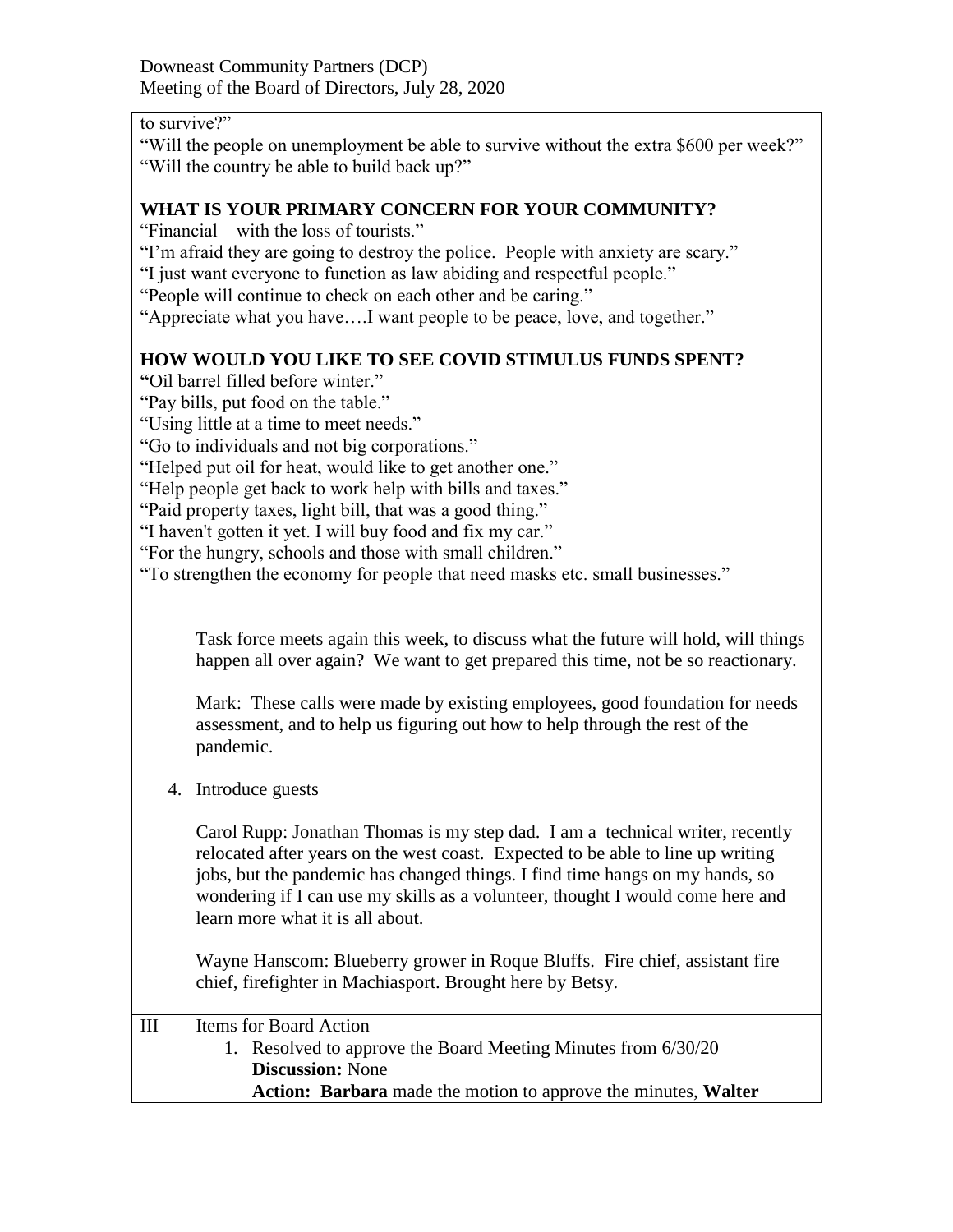# seconded. **Motion passed.**

|    |         | 2. Resolved, to approve the Community Action, CSBG Work Plan for the<br>period of 10/20-9/21.<br>Discussion: Stacy presented budget last month, gave a quick write up on<br>each section. CSBG requires expansion on that, gave them more detail,<br>and tied back to strategic plan and needs assessment. In board packet.<br>Action: Ruth made the motion to approve the work plan, Jonathan<br>seconded. Motion passed.                                                                                                                                               |  |  |
|----|---------|--------------------------------------------------------------------------------------------------------------------------------------------------------------------------------------------------------------------------------------------------------------------------------------------------------------------------------------------------------------------------------------------------------------------------------------------------------------------------------------------------------------------------------------------------------------------------|--|--|
|    |         | 1. Resolved, to nominate Dorthea Crowley of Addison to represent the low-<br>income sector for Washington County on the DCP Board of Directors.<br><b>Discussion:</b> Dorthea has served for three years as elected low-income<br>representative sector. She is also treasurer. Under our new by-laws, board<br>nominates, then we put a notice in the paper to see if anyone else wants to<br>run. If so, we hold an election. If not, Dorthea would take the seat.<br>Action: Walter made the motion to nominate Dorthea Crowley,<br>Jonathan seconded. Motion passed. |  |  |
| IV | Reports |                                                                                                                                                                                                                                                                                                                                                                                                                                                                                                                                                                          |  |  |
|    |         | 1. President's report: Been working my way through the executive director<br>and board self-evaluation process. It is illuminating! Board still has not<br>gotten the ED evaluation yet, but it is forthcoming. If you have not<br>forwarded your board self-eval, please do so. Exec committee will meet,<br>They will evaluate ED. Grant Lee has accepted leadership of the<br>governance committee.                                                                                                                                                                   |  |  |
|    |         | 2. Executive Directors Report-Mark Green                                                                                                                                                                                                                                                                                                                                                                                                                                                                                                                                 |  |  |
|    |         | Exciting few weeks, Sara Gideon visited the Recovery House yesterday,<br>arranged by Healthy Acadia.                                                                                                                                                                                                                                                                                                                                                                                                                                                                     |  |  |
|    |         | Last week, heard on the MCH grant which we have been working on since<br>last September. Were successful. Now we officially are in both counties.                                                                                                                                                                                                                                                                                                                                                                                                                        |  |  |
|    |         | Today we heard that we got \$240,000 to support Nurse Bridging,<br>expanding into Hancock County.                                                                                                                                                                                                                                                                                                                                                                                                                                                                        |  |  |
|    |         | Interior work on recovery house nearly done, meeting tomorrow, hope to<br>be setting an opening date. Looking for someone to manage the house.<br>Looking at alternatives to a House Manager if we can't find one. Going<br>through a naming process, so far have a two page list. Also will name it<br>tomorrow.                                                                                                                                                                                                                                                        |  |  |
|    |         | New RFP out $-$ Working Cars for Working families $-$ CAPS working on<br>this legislation for a couple of years. It is more complex than we thought,                                                                                                                                                                                                                                                                                                                                                                                                                     |  |  |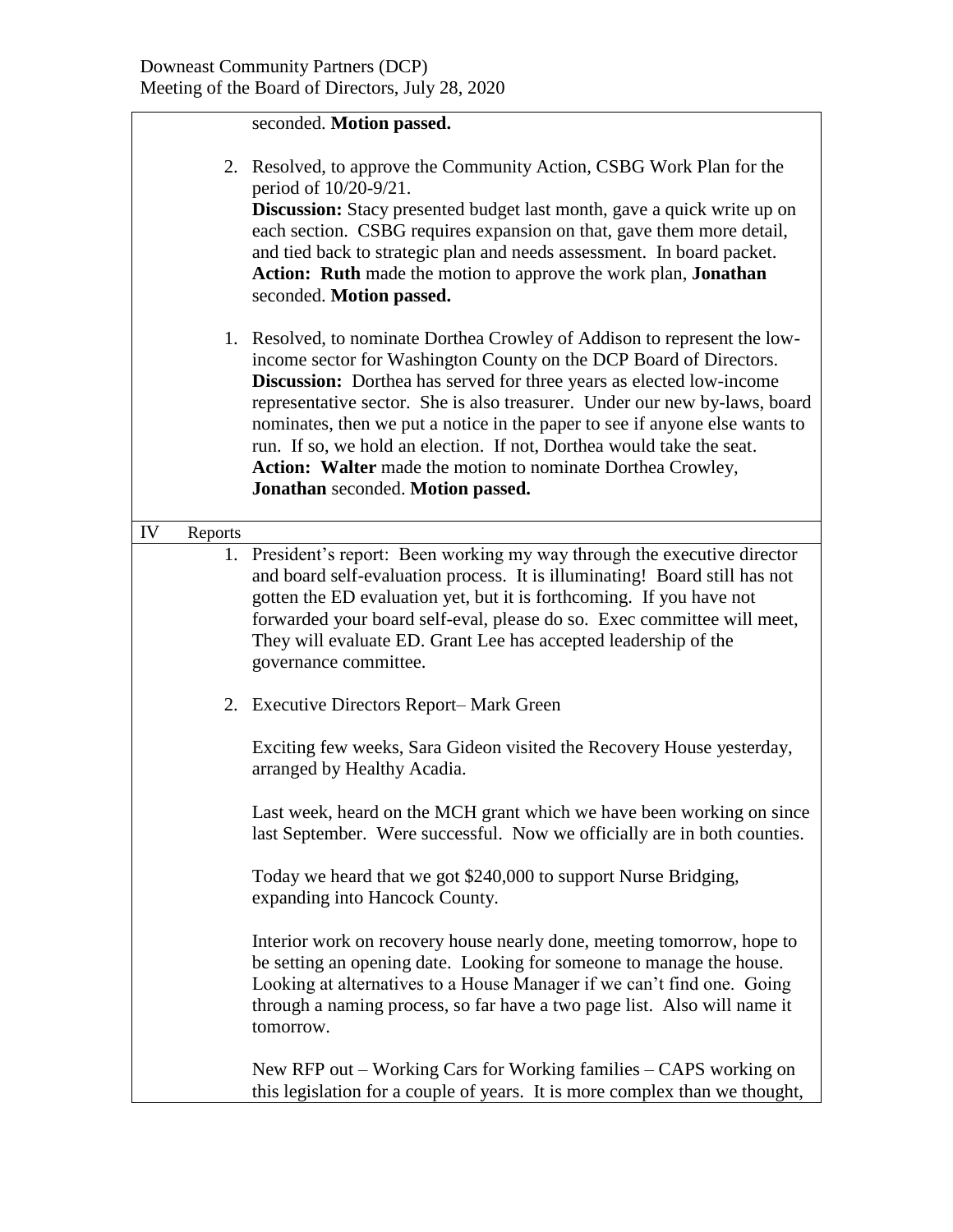public transportation, and brokerage component. Penquis will take the lead, but DCP is the only one that has experience dealing cars, so we will have strong role.

Sad to report that Hook is leaving, been here only a couple of years, but a critical two years, and he has done much to bring this organization together as one.

Dale – update on Tiny House –

Being delivered on Thursday. Set in place on Monday between 8 and 9 am Goodwin construction donating the crane. Three guys from Mass coming from the school, one will remain to complete things and get it buttoned up. Plans changed due to COVID 19, we will learn more about extra work needed when we see it.

As soon as a few weeks ago, weren't sure that we would be able to get it here.

Bobbi adding that this has been partnership that has worked unbelievably well, but it has been a lot of hard work. Dale has done a huge job working with MSM and Assabet, if this team didn't work well together, this would never happen.

School has done an amazing job building the home. Everyone has worked really hard on this team.

Already talking about how we will work the next one, what have we learned. Hope to do another one, perhaps with one of the local schools.

3. Development Committee Report – Ruth Sousa We missed Barbara at our last meeting, so she doesn't get to do this.

Mark sobered us up right away, reminded us that a lot of people are losing their summer income, expect higher than normal demands on services.

Met Megan, she's a ball of fire! She has created a program to have oil companies deliver flyers with oil deliveries and bills explaining THAW and asking for donations.

Megan is working on a Development program for each division.

Joe Stockbridge won the FC raffle; Barbara sold the most tickets.

Working on the Development plan, but waiting for board self-eval piece from Betsy's process. Want to use the results to guide board activity.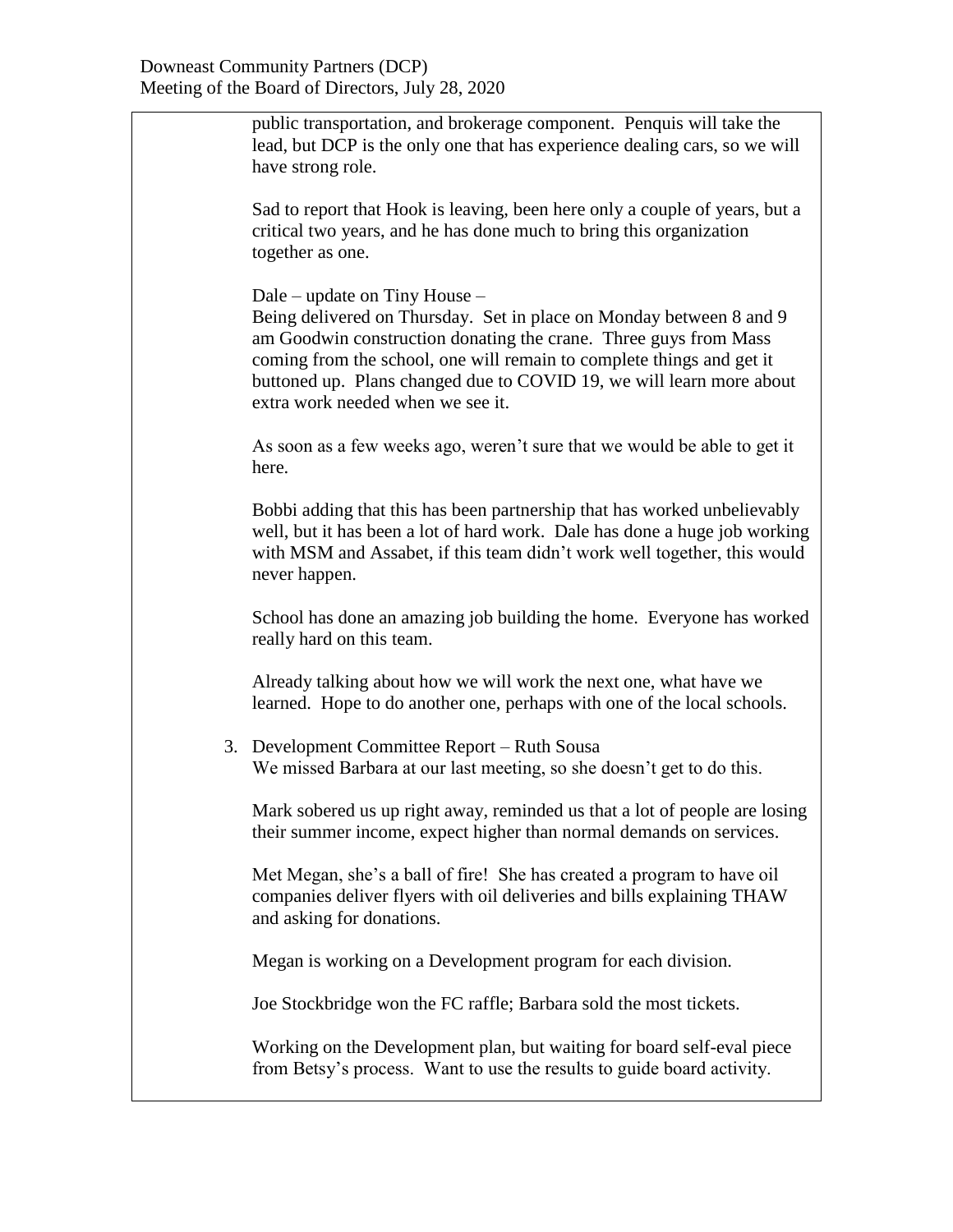4. Finance Directors Report – Kevin Bean All received narrative

Cash remains very good, shy of 2.3 million in bank, receivable good, up slightly, surplus is now 217,000. Part of PPP affect. Continue to use it to pay majority of transportation staff, large percentage of ECE, these are ones tied more to child care program. Additional personnel covered by the program are in Elder Services. Basically any of the contracts which are exposed to the effects of the virus, \$471,000 remaining to be spent, expect it to go through all of July and tail end of August; we have until the end of the calendar year to use it. Rules have changed several times, who knows if the new funding will make more change.

Revenues are 4% over budget, expenses are dead on where we want to be for this time of year.

Other items to comment on: \$19,000 away from hitting budget for SEED. It has been slow the last two months, not as confident as I was that we will hit goal.

Transitioning into our budgeting phase for FY 20-21. A lot to consider – Bobbi alluded to it earlier – looking into fall, winter spring, think about the future of the virus and the second wave, be interesting to see what comes. Expect added costs, and reduced revenue. Stacy is holding our feet to the fire to get the budgets done.

5. Head Start Director's Report – Melissa Mattes

Report in packet, highlight a few things. Working on budget, a bit of the moving target. May have to relocate 2-3 programs, because schools don't have space, due to COVID 19. Committed to providing services to all who are enrolled and eligible. Office of HS has been clear that there is leeway on how we provide services, and to how many. Less stress, but still working out how to provide service.

The latest senate bill does not include funds for Head Start, if you are willing to, please write to senators tonight, ask them to include HS.

Early Head Start and Child Care Partnership grant, HS directors have decided to apply for this as a state. Funding amounts are less than expected, not sure what it will mean to us.

We are open, growing classrooms, adjusting practices, will not exceed 12 in preschool classroom, 6-7 in IT, adjusting class sizes, this will hit the child care budget. Rest will be served remotely.

Question: